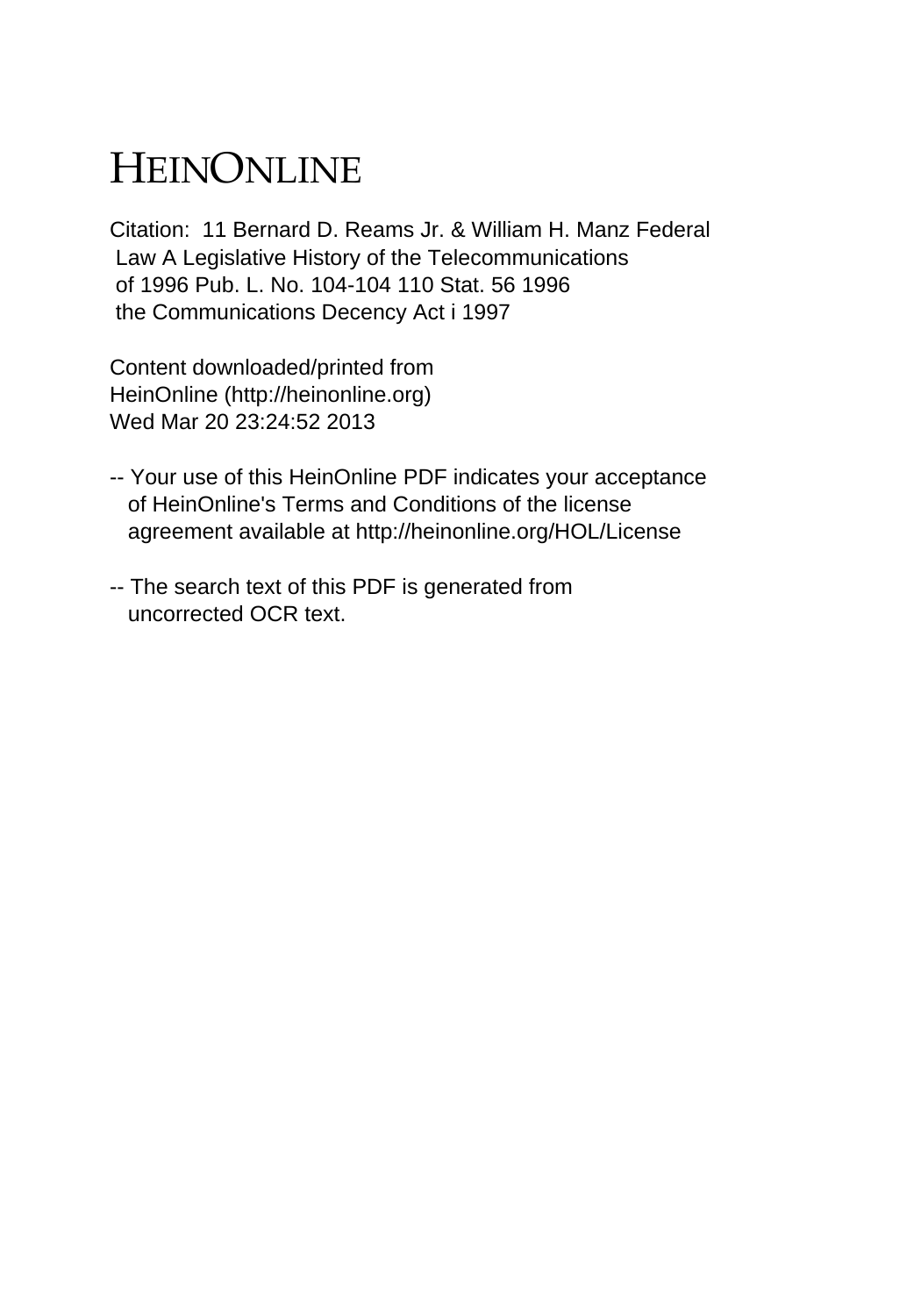## FEDERAL TELECOMMUNICATIONS LAW: A LEGISLATIVE HISTORY OF THE TELECOMMUNICATIONS **ACT** OF **1996 PUB.** L. NO. 104-104, 110 STAT. 56 (1996) INCLUDING THE COMMUNICATIONS **DECENCY ACT**

Volume **11** Document Number **175**

**BY** 

BERNARD **D.** REAMS, JR. ASSOCIATE DEAN AND PROFESSOR OF LAW ST. JOHN'S UNIVERSITY IN NEW YORK

AND

WILLIAM H. MANz EXECUTIVE LAW **LIBRARIAN** ST. JOHN'S UNIVERSITY IN NEW YORK

> William S. Hein & Co., Inc. Buffalo, N.Y. 1997